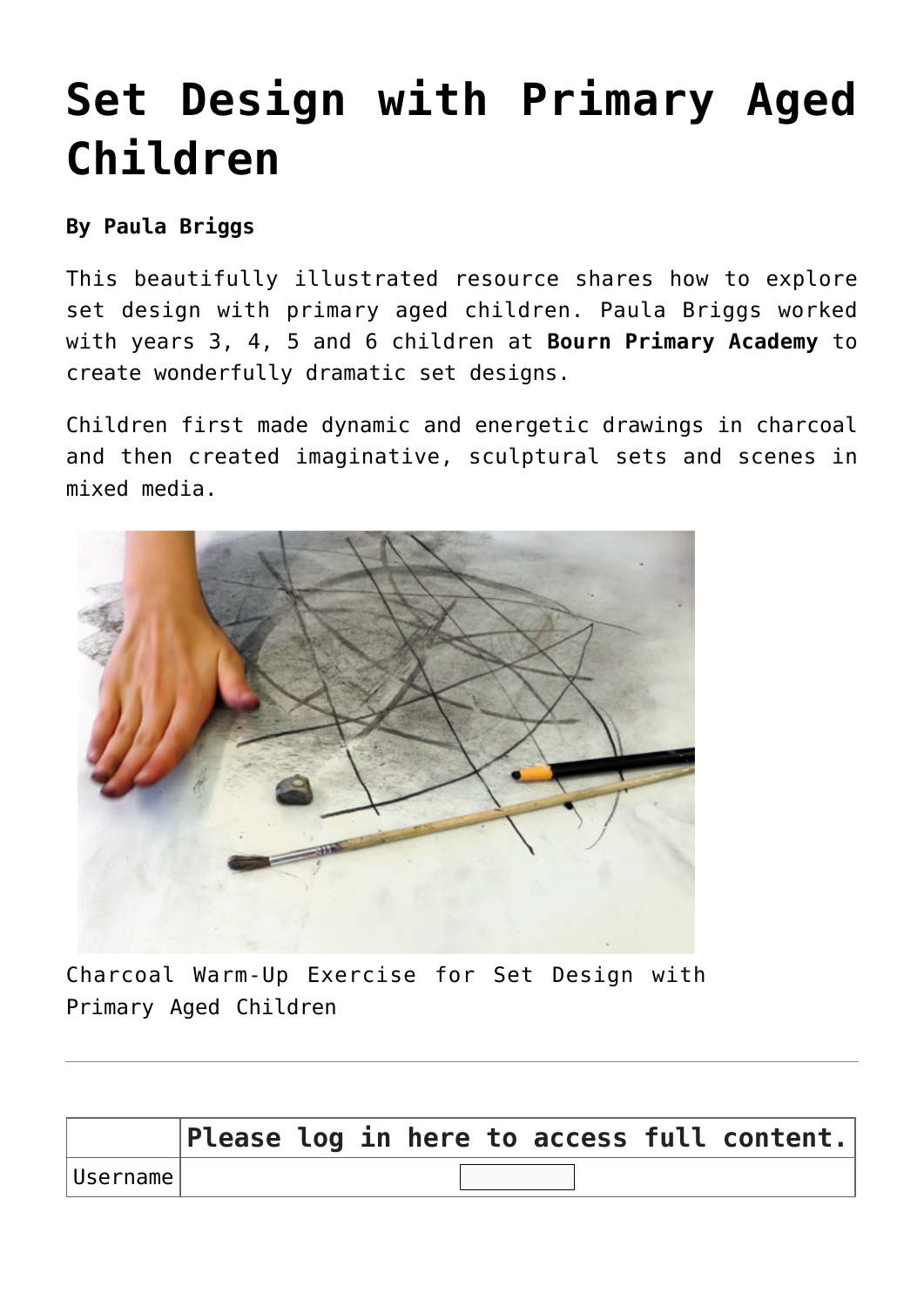| Password |                                     |
|----------|-------------------------------------|
|          | Login $\vert \boxtimes$ Remember me |
|          | Forgot Password                     |

**To access all content, I would like to join as…**

#### **An Individual**



Creative practitioners, educators, teachers, parents, learners… [From £3.50](https://www.accessart.org.uk/individual-membership/)

### **An Organisation...**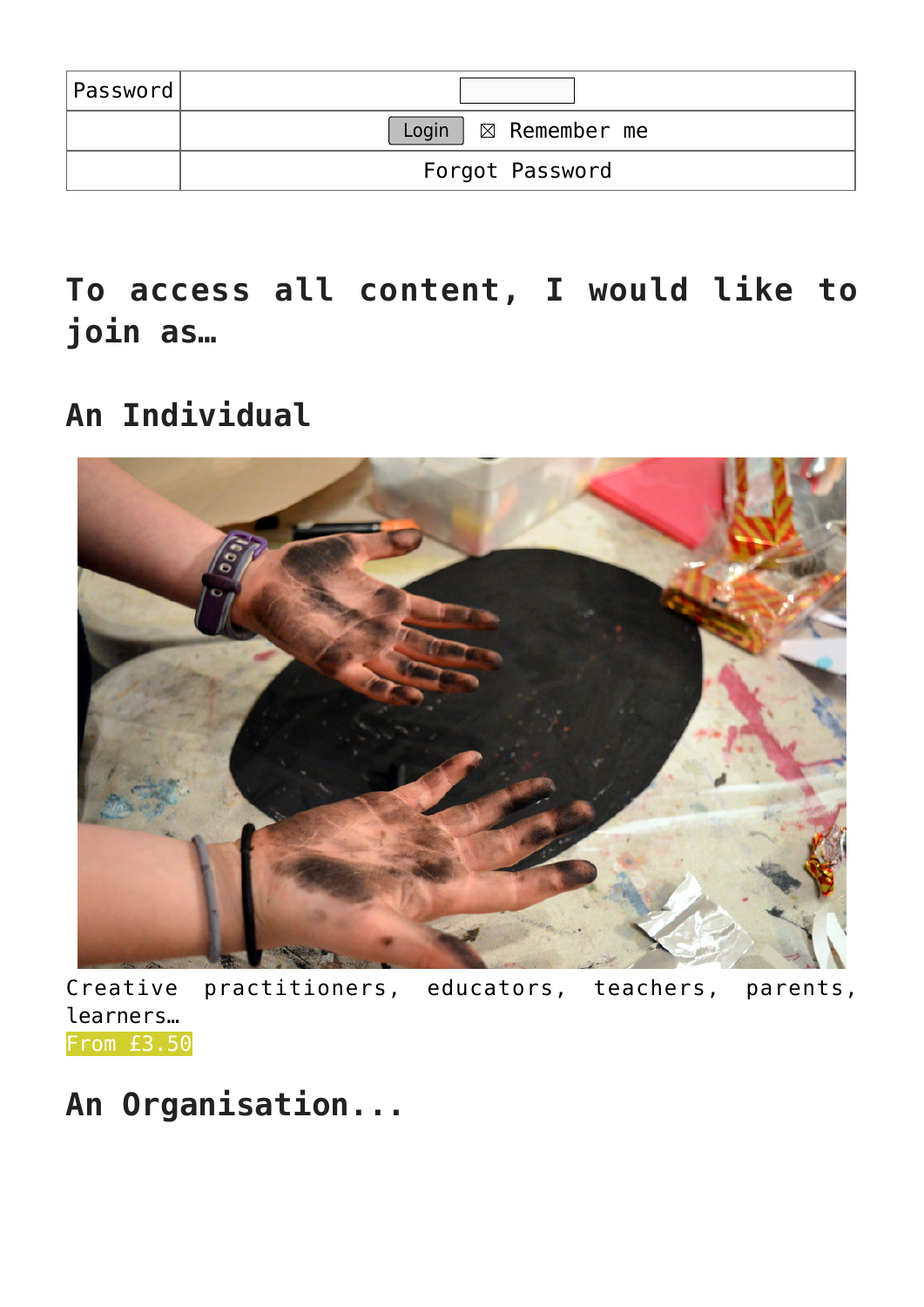

Schools, Colleges, Arts Organisations: Single and Multi-Users [From £42](https://www.accessart.org.uk/organisation-membership/)

*AccessArt is a UK Charity and we believe everyone has the right to be creative. AccessArt provides inspiration to help us all reach our creative potential.*

## **You May Also Like…**

**Pathway: Gestural Drawing with charcoal**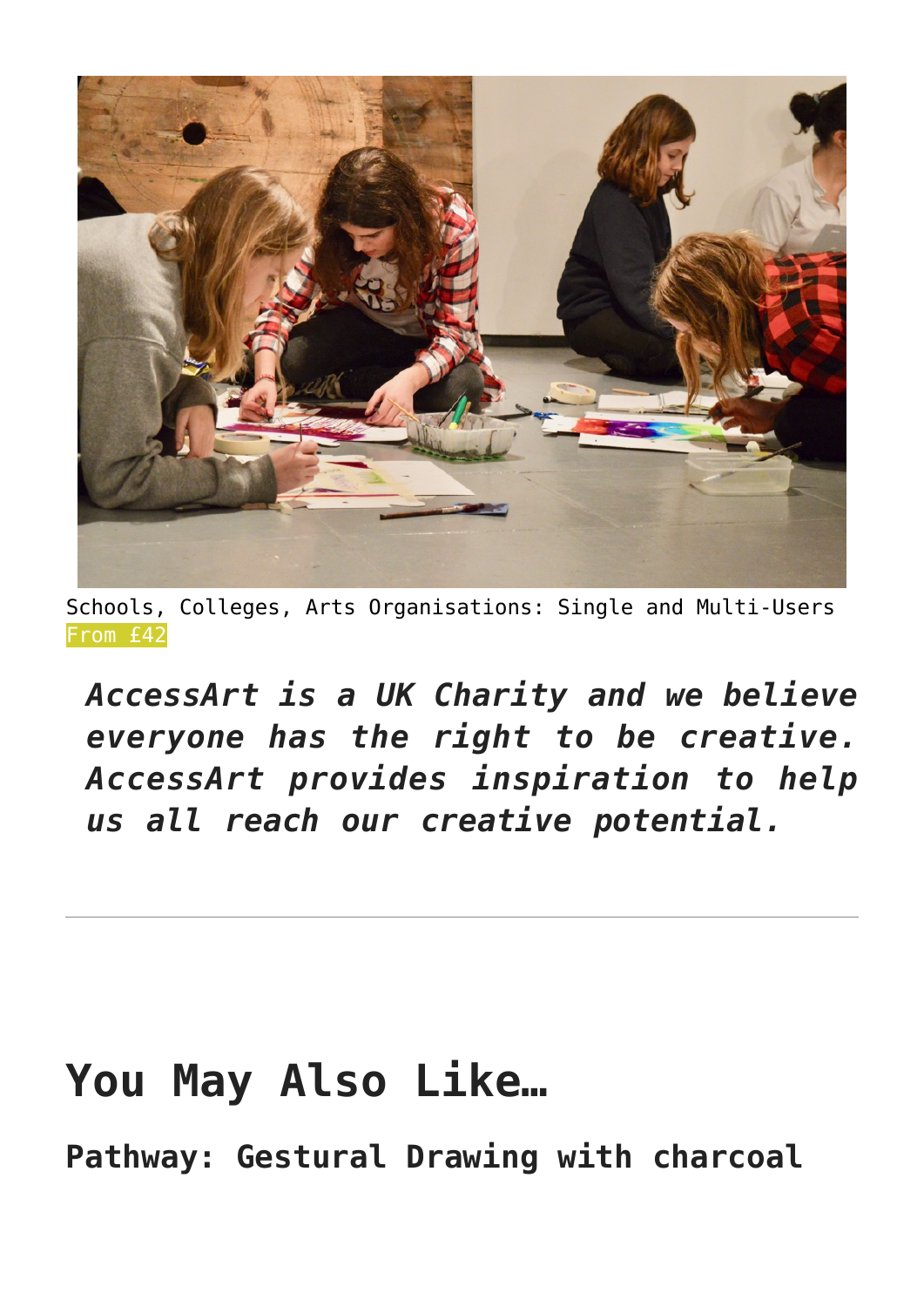

**[This is featured in the 'Gestural Drawing](https://www.accessart.org.uk/gestural-drawing-with-charcoal/) [with Charcoal' pathway](https://www.accessart.org.uk/gestural-drawing-with-charcoal/)**

**Talking Points: What is Chiaroscuro?**



**[Text and images to help you explore the](https://www.accessart.org.uk/talking-points-what-is-chiaroscuro/) [idea of Chiaroscuro \(light and dark\) in](https://www.accessart.org.uk/talking-points-what-is-chiaroscuro/) [art](https://www.accessart.org.uk/talking-points-what-is-chiaroscuro/)**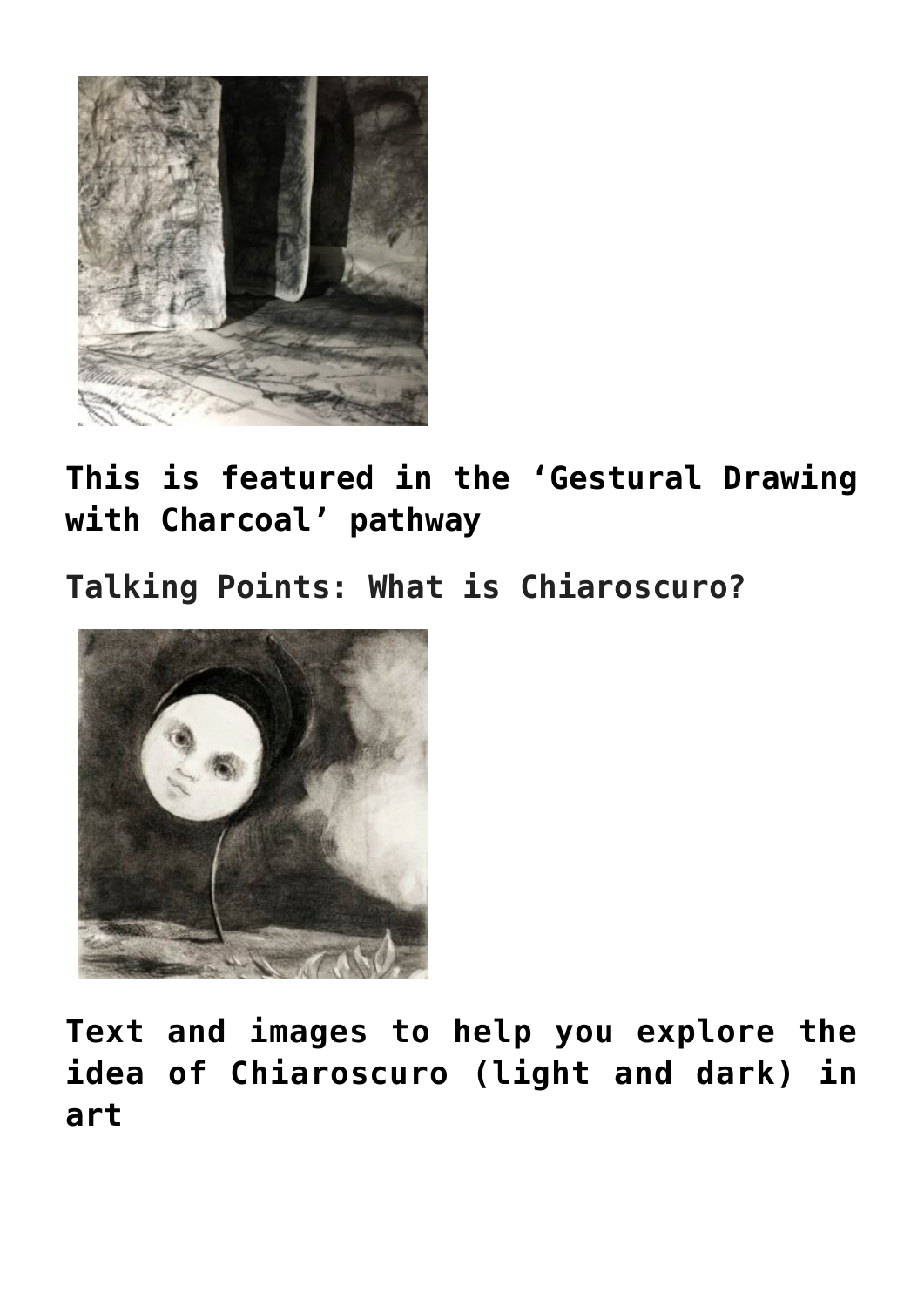#### **Talking points: Edgar degas**



**[A collection of imagery to explore work](https://www.accessart.org.uk/talking-points-charcoal-drawings-by-degas/) [in charcoal by Edgar Degas](https://www.accessart.org.uk/talking-points-charcoal-drawings-by-degas/)**

**Pathway: Laura McKendry**



**Introducing you to the work of artist Laura McKendry**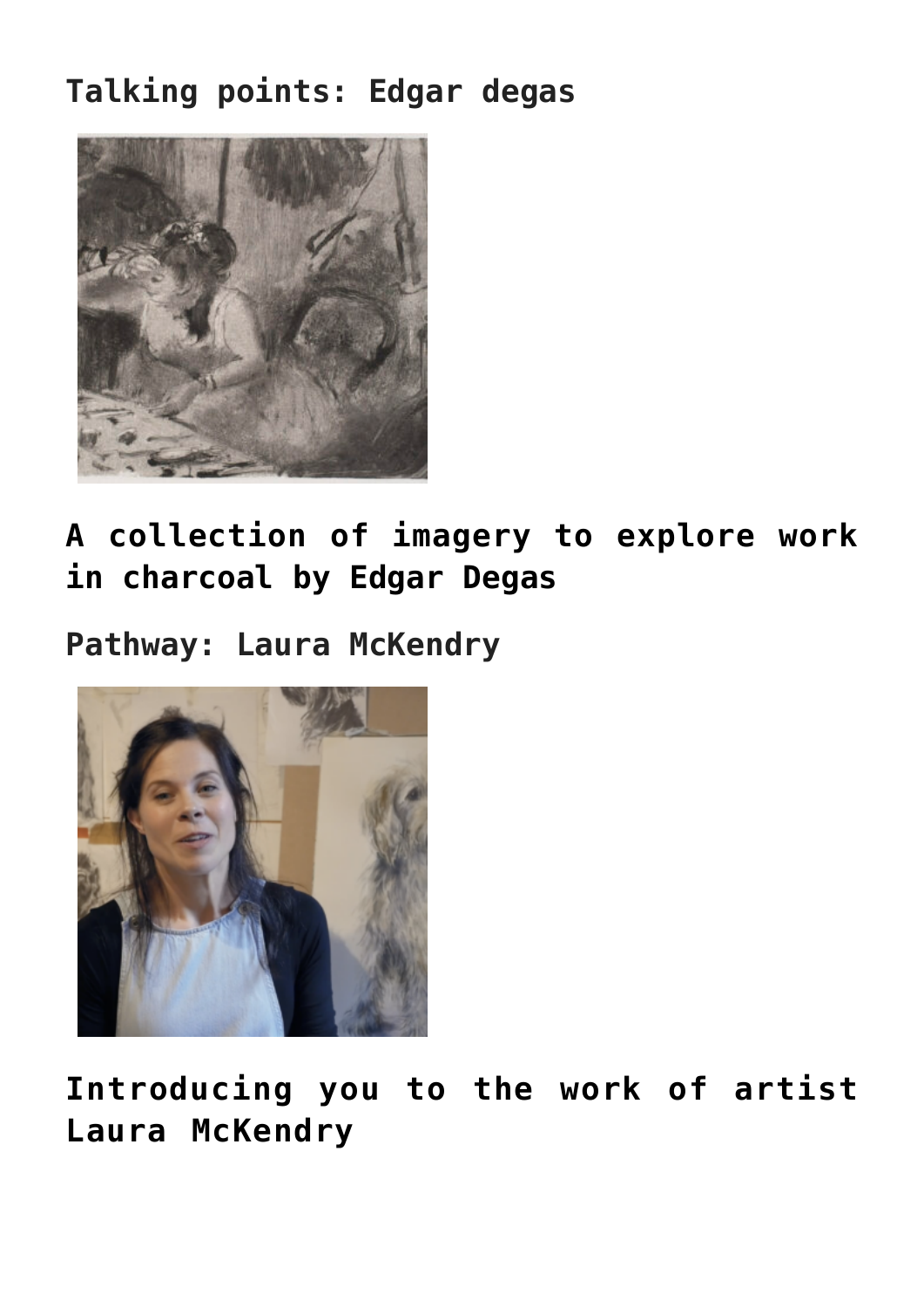#### **Pathway: Set Design**



**[This is featured in the 'Set Design'](https://www.accessart.org.uk/set-design/) [pathway](https://www.accessart.org.uk/set-design/)**

**Talking Points: Rae Smith**



**[Explore the set of 'War Horse'](https://www.accessart.org.uk/talking-points-rae-smith/) Talking Points: Fausto Melotti**